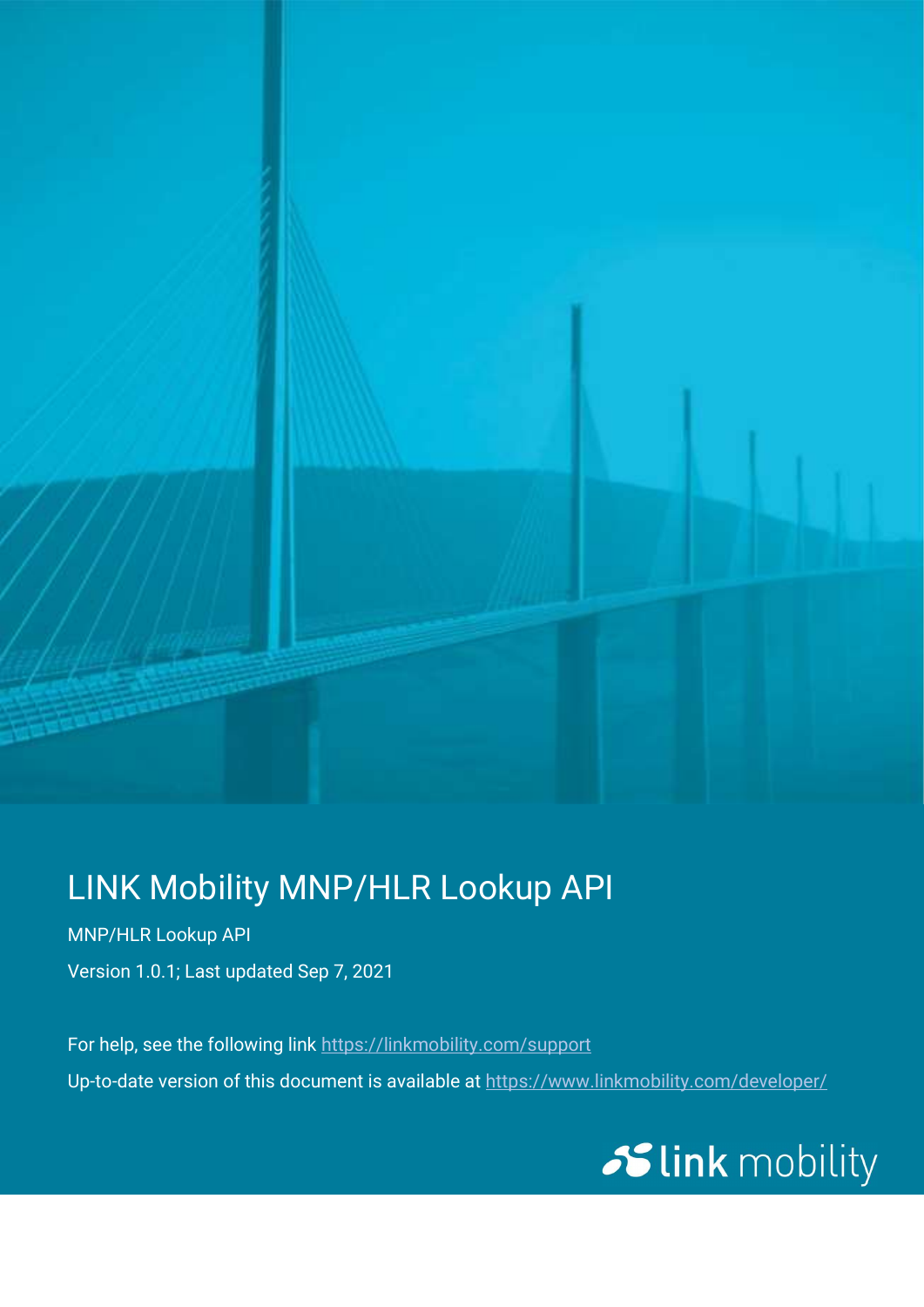### **Table of Contents**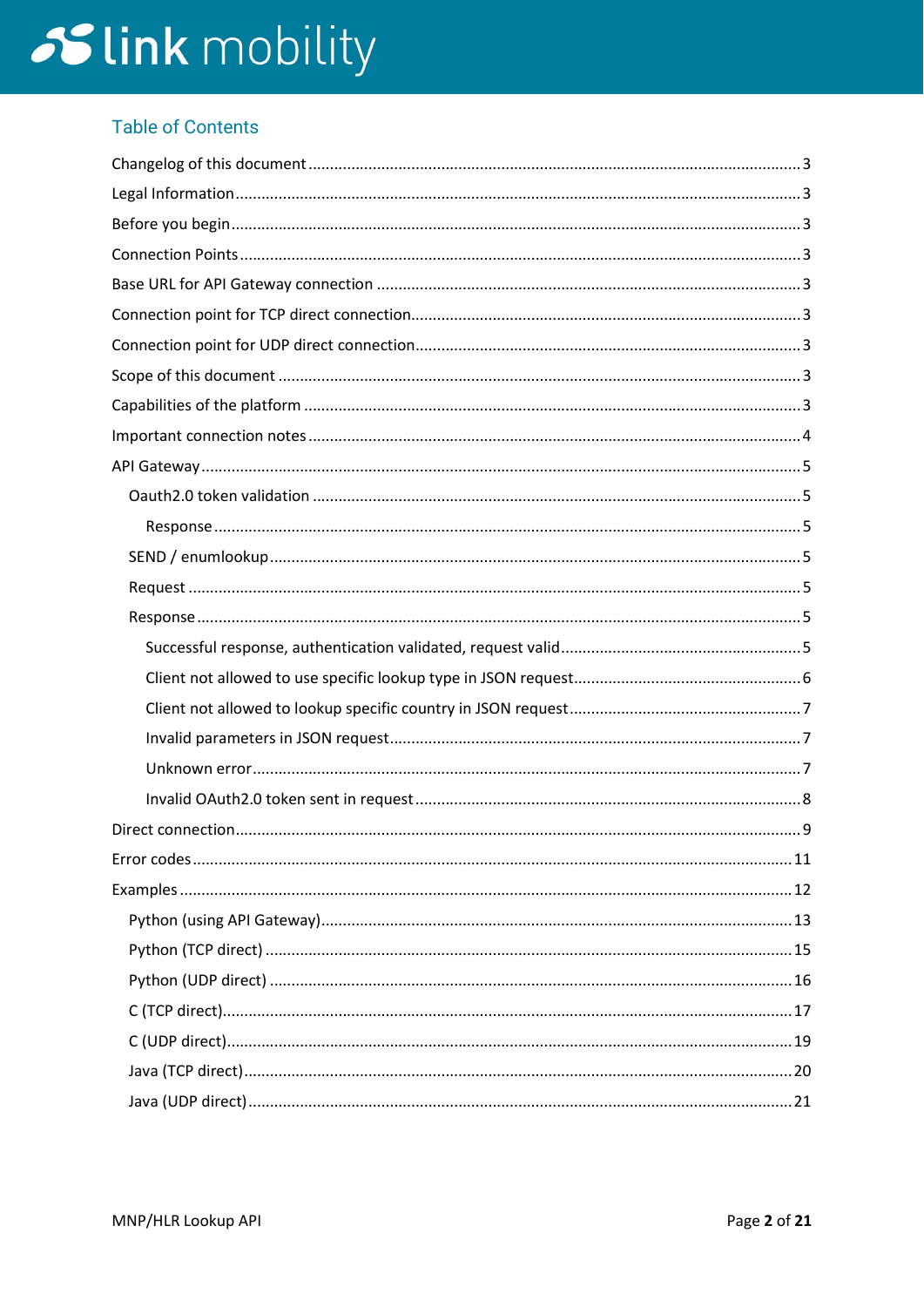### Changelog of this document

| Date       | Version          | Author       | Changes                 |
|------------|------------------|--------------|-------------------------|
| 2021-03-16 | ט. ו             | $\sim$<br>טט | Initial version         |
| 2021-07-09 | 1 N 1<br>I .U. I | $\sim$<br>ים | Amended error responses |

#### Legal Information

The information supplied in this document is the sole property of LINK Mobility Group. It is intended for strictly informational use. It is not binding and might be subject to changes without notice. LINK Mobility is protected by intellectual property laws.

#### Before you begin

This is the API used to receive MNP/HLR lookup information through Link Mobility's REST API or via a direct connection to the service. All users must first receive an account from LINK Mobility prior to connecting to this service. The LINK Mobility delivery team will manage the process.

#### Connection Points

There are four access points to the service via:

- API Gateway
- Direct TCP connection
- Direct UDP connection

#### Base URL for API Gateway connection

https://lookupauth.linkmobility.co.uk/oauth2/token - to obtain authentication token

https://lookup.linkmobility.co.uk/enumlookup/ - to lookup telephone number

- -

#### Connection point for TCP direct connection

Address: dnsenum.linkmobility.co.uk

Port: 10054

#### Connection point for UDP direct connection

#### Address: dnsenum.linkmobility.co.uk

Port: 10055

#### Scope of this document

This document will describe the various ways to access the service, including Application Programming Interface (API) and direct connection methods to receive MNP/HLR lookup information through the Link Mobility platform.

The API Gateway is a REST API. A familiarity with REST APIs is assumed. Requests will be sent in JSON format with the response returned in JSON format. A basic familiarity with JSON is assumed.

Direct connections are TCP or UDP based. A basic familiarity with programming with socket connections is assumed. Requests and responses via these connections are also in a JSON format.

#### Capabilities of the platform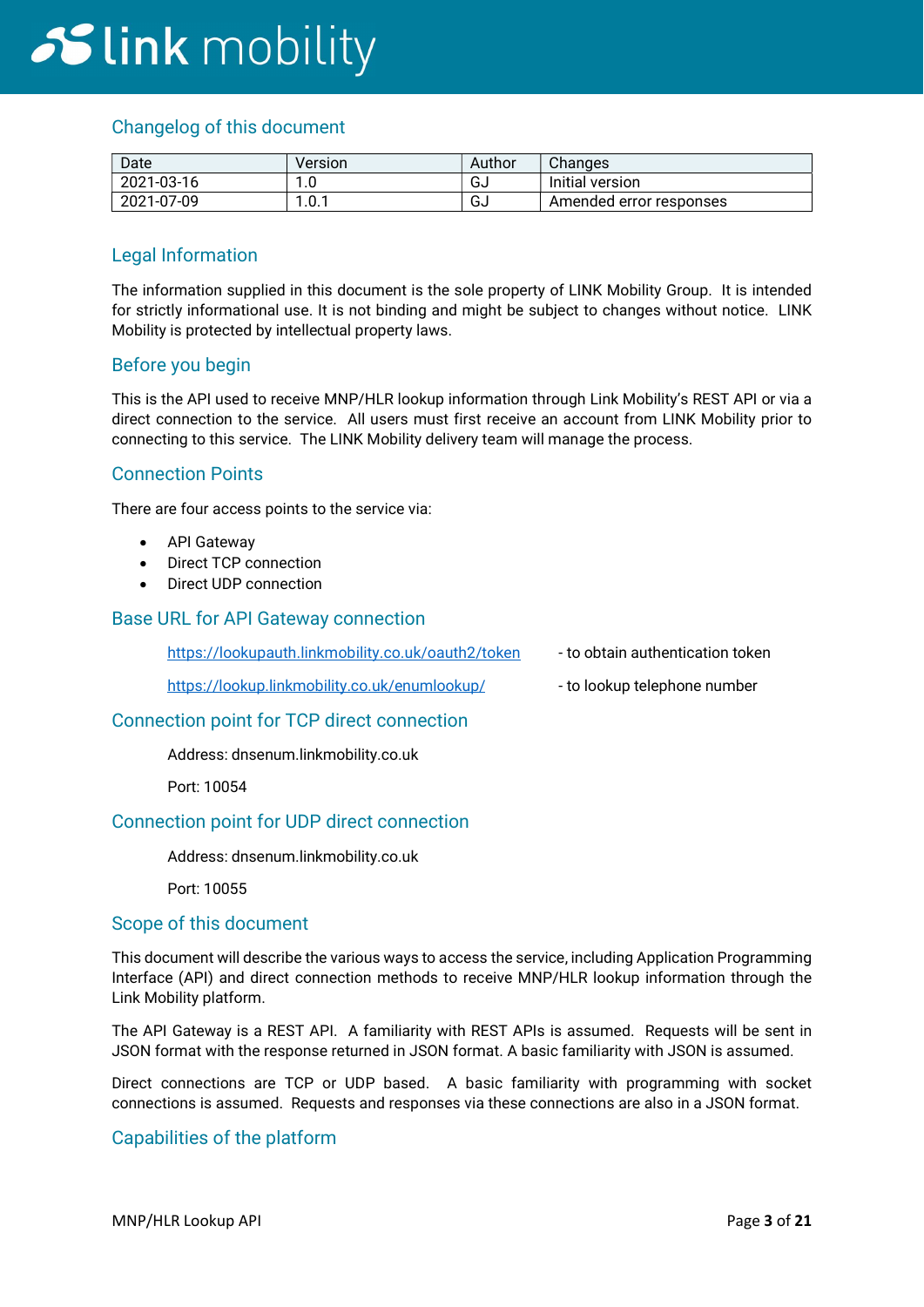The platform is a high-capacity, high-availability MNP/HLR lookup service designed to let you request lookup information on a telephone number (MSISDN). Message contents detailed below.

#### Important connection notes

The API Gateway uses a REST API connection with a Oauth2.0 token serving as authentication. You must request and receive a Oauth2.0 token, using this in the header request of the lookup, to receive information on an MSISDN. Failure to do so will result in a 401 (forbidden response) from the service.

All other connection routes: TCP, UDP are available to whitelisted IP ranges with a username/password sent in request to ensure only valid customers can access this service. Failure to add in username/password in a direct connection request will result in a 'failed' response being returned.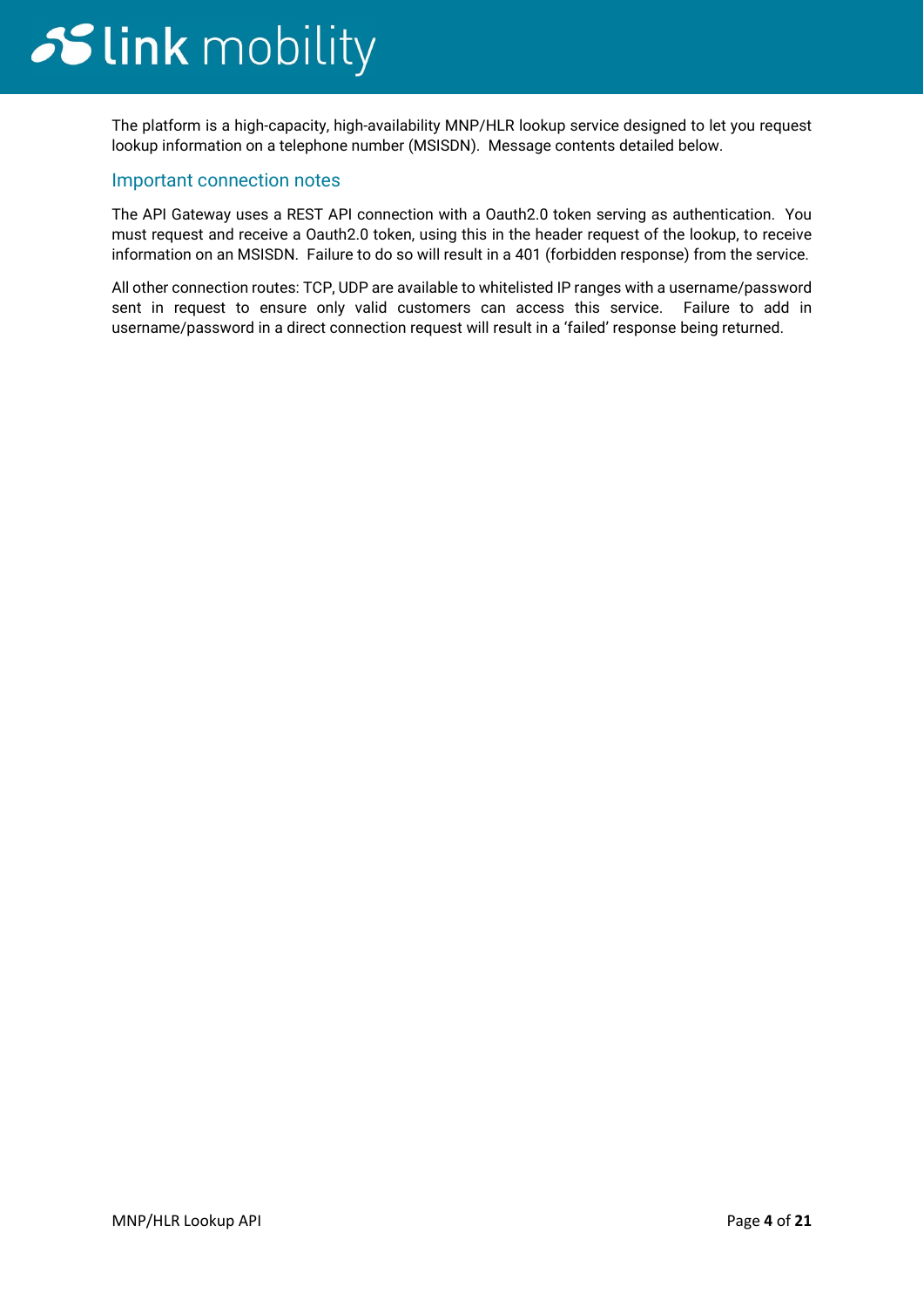### API Gateway

#### Oauth2.0 token validation

#### Python example

```
client_id = '<to be given to client via LINK Support>' 
client_secret = '<to be given to client via LINK Support>' 
token_url = 'https://lookupauth.linkmobility.co.uk/oauth2/token' 
scope = 'linklookup/lookup' 
client = BackendApplicationClient(client_id=client_id) 
oauth = OAuth2Session(client=client, scope=scope) 
token = oauth.fetch_token(token_url=token_url, client_id=client_id, client_secret=client_secret)
```
#### Response

'token' will include the Oauth2.0 token and allow you to request lookups via the request below

#### SEND / enumlookup

#### **Request**

api\_call\_headers={'Authorization': 'Bearer ' + token['access\_token']}

tel\_lookup\_url='https://lookup.linkmobility.co.uk/enumlookup?tel=<telnum>&lookup=<lookup type>'

response = requests.get(url=tel\_lookup\_url, headers=api\_call\_headers, verify=True)

| Parameter | Value                     | Type   | Reguired | Description                                                                                                                                                                                                                                                           |
|-----------|---------------------------|--------|----------|-----------------------------------------------------------------------------------------------------------------------------------------------------------------------------------------------------------------------------------------------------------------------|
| tel       | 441234567890<br>(example) | string | Yes      | MSISDN you wish to send the perform lookup on.<br>Must be in fully qualified international dialling<br>number, no + symbol.                                                                                                                                           |
| lookup    | mnp<br>example)           | string | No.      | The type of lookup you wish to perform (mnp/hlr).<br>If no lookup type is specified then the system will<br>run a lookup dependant on your lookup profile.<br>Normally this will be MNP, then if no information<br>is found then a live HLR lookup will be performed. |

#### Response

#### Successful response, authentication validated, request valid

| Parameter  | Sub-parameter | Value                     | Type    | Description                                                |
|------------|---------------|---------------------------|---------|------------------------------------------------------------|
| statuscode |               | 200                       | integer |                                                            |
| response   | tel           | 441234567890<br>(example) | string  | Confirmation of your requested telephone<br>number lookup. |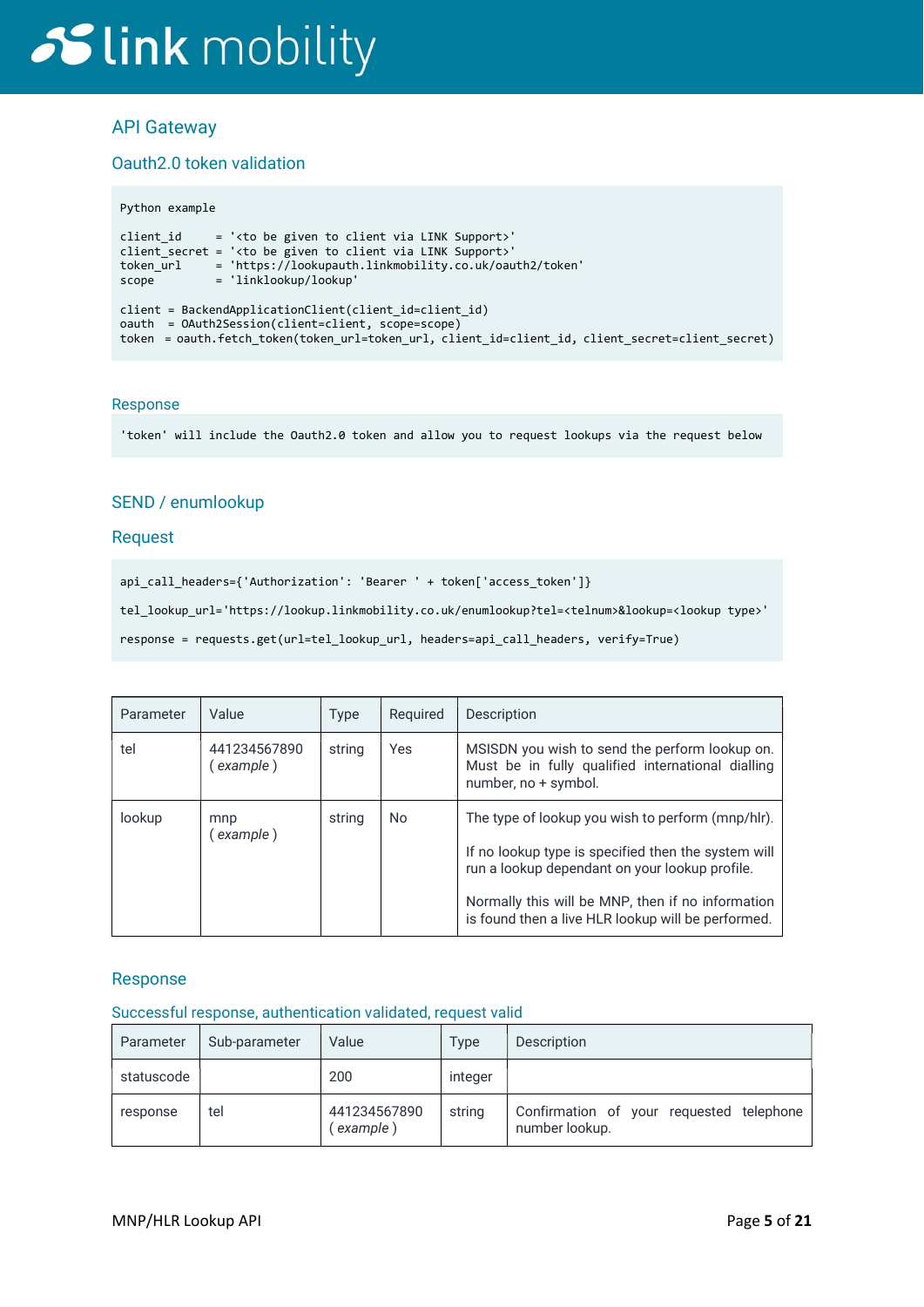| dc      | 44<br>(example)        | string | International<br>dialling code of telephone<br>number.                                                        |
|---------|------------------------|--------|---------------------------------------------------------------------------------------------------------------|
| mcc     | 234<br>(example)       | string | MCC of the network (if mobile network)                                                                        |
| mnc     | 57<br>(example)        | string | MNC of the network (if mobile network)                                                                        |
| cc      | <b>GB</b><br>(example) | string | Country code acronym.                                                                                         |
| ndc     | 1234<br>(example)      | string | National dialling code.                                                                                       |
| lookup  | mnp<br>(example)       | string | Lookup type performed by LINK to get<br>information on number (mnp/hlr)                                       |
| nt      | mobile<br>(example)    | string | Number type (mobile/fixed)                                                                                    |
| imsi    | 23457<br>(example)     | string | Part of the IMSI.                                                                                             |
| cic     |                        | string | Carrier Identification Code (if found)                                                                        |
| cn      |                        | string | Carrier short name (if found)                                                                                 |
| npdi    |                        | string | NP Database Dip Indicator (indicates to any<br>downstream systems a portability lookup has<br>been performed) |
| tadig   |                        | string | <b>TADIG code</b>                                                                                             |
| roaming |                        | string | Whether telephone number is roaming. 'yes',<br>'no' or 'na' (not available)                                   |
| rn      |                        | string | Routing Number (LRN for USA/Canada)                                                                           |
| rmcc    |                        | string | MCC of the roaming network                                                                                    |
| rmnc    |                        | string | MNC of the roaming network                                                                                    |
| np      |                        | string | Number Ported: 'yes', 'no' or 'na' (not available)                                                            |
| ppcin   |                        | string | PPCIN code                                                                                                    |
| pres    |                        | string | Present: 'yes', 'no' or 'na' (not available)                                                                  |
| e       |                        | string | Error code if any, as an example may indicate<br>invalid/absent subscriber in HLR lookup.                     |

#### Client not allowed to use specific lookup type in JSON request

| Parameter  | Sub-parameter | Value | Type    | Description |
|------------|---------------|-------|---------|-------------|
| statuscode |               | 200   | integer |             |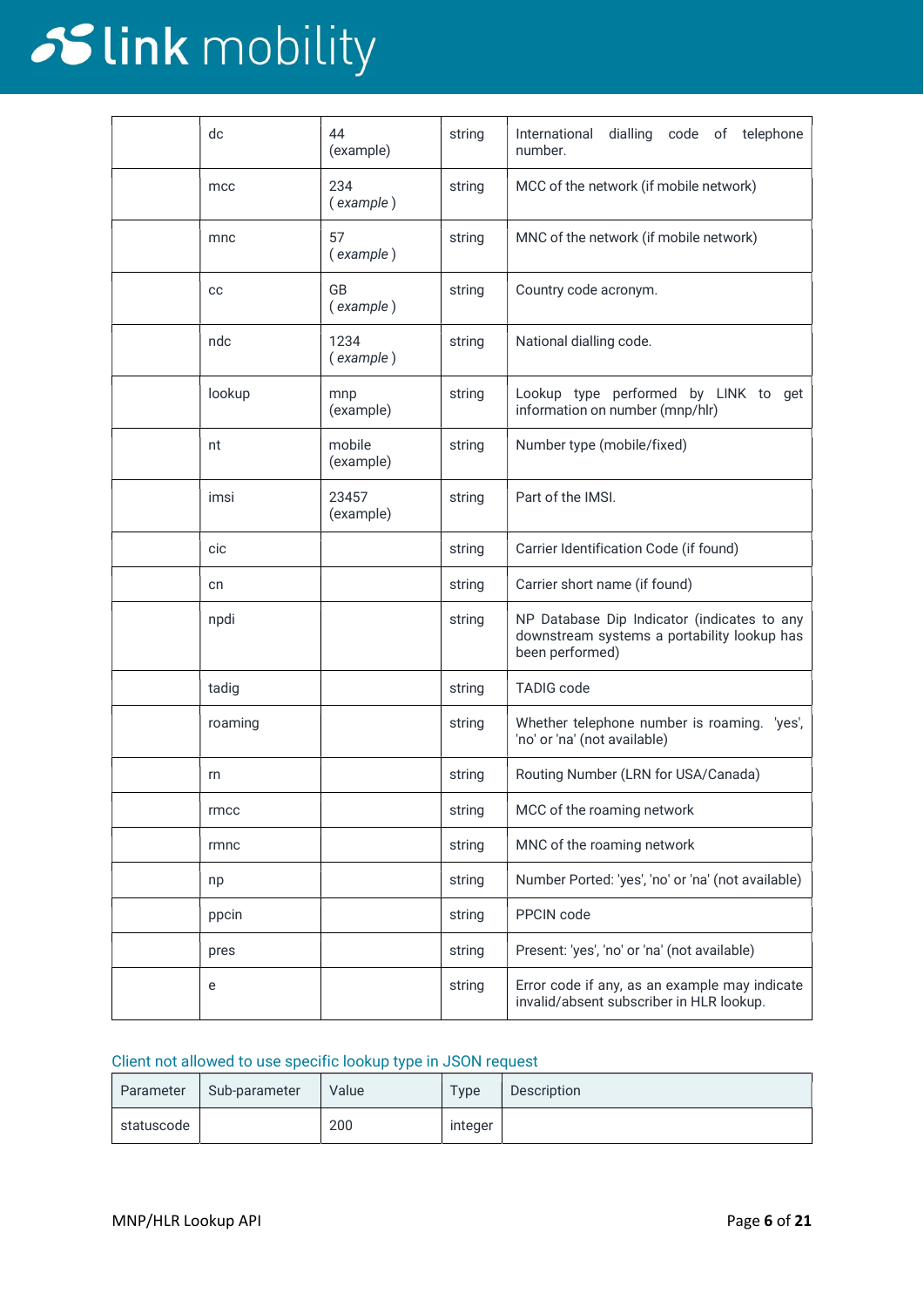| response | tel                                                               | 441234567890<br>example) | string | Confirmation of your requested telephone<br>number lookup.                                                                                                                                             |
|----------|-------------------------------------------------------------------|--------------------------|--------|--------------------------------------------------------------------------------------------------------------------------------------------------------------------------------------------------------|
|          | All<br>other<br>sub<br>parameter<br>will<br>be<br>values<br>blank |                          |        |                                                                                                                                                                                                        |
|          | e                                                                 | F0                       | string | Error code 'F0' indicates client is not allowed to<br>use this lookup type. E.g. if your account in MNP<br>lookup only and you attempt an HLR lookup you<br>will get this response in error parameter. |

#### Client not allowed to lookup specific country in JSON request

| Parameter  | Sub-parameter                                                  | Value                    | <b>Type</b> | Description                                                                                                                                                                                                                                      |
|------------|----------------------------------------------------------------|--------------------------|-------------|--------------------------------------------------------------------------------------------------------------------------------------------------------------------------------------------------------------------------------------------------|
| statuscode |                                                                | 200                      | integer     |                                                                                                                                                                                                                                                  |
| response   | tel                                                            | 441234567890<br>example) | string      | Confirmation of your requested<br>telephone<br>number lookup.                                                                                                                                                                                    |
|            | other<br>All<br>sub<br>parameter<br>values will<br>be<br>blank |                          |             |                                                                                                                                                                                                                                                  |
|            | e                                                              | F <sub>1</sub>           | string      | Error code 'F1' indicates client is not allowed to<br>lookup telephone numbers in this country. E.g.<br>if your account only allows lookup to Germany<br>and you request lookup to a UK number you will<br>get this response in error parameter. |

#### Invalid parameters in JSON request

| Parameter  | Sub-parameter                                                     | Value          | <b>Type</b> | Description                                                                                                                                                                                            |
|------------|-------------------------------------------------------------------|----------------|-------------|--------------------------------------------------------------------------------------------------------------------------------------------------------------------------------------------------------|
| statuscode |                                                                   | 200            | integer     |                                                                                                                                                                                                        |
| response   | All<br>other<br>sub<br>parameter<br>will<br>be<br>values<br>blank |                |             |                                                                                                                                                                                                        |
|            | e                                                                 | F <sub>2</sub> | string      | Error code 'F2' indicates client is not allowed to<br>use this lookup type. E.g. if your account in MNP<br>lookup only and you attempt an HLR lookup you<br>will get this response in error parameter. |

#### Unknown error

| Parameter  | Sub-parameter                    | Value | Type    | Description |
|------------|----------------------------------|-------|---------|-------------|
| statuscode |                                  | 200   | integer |             |
| response   | All<br>other<br>sub<br>parameter |       |         |             |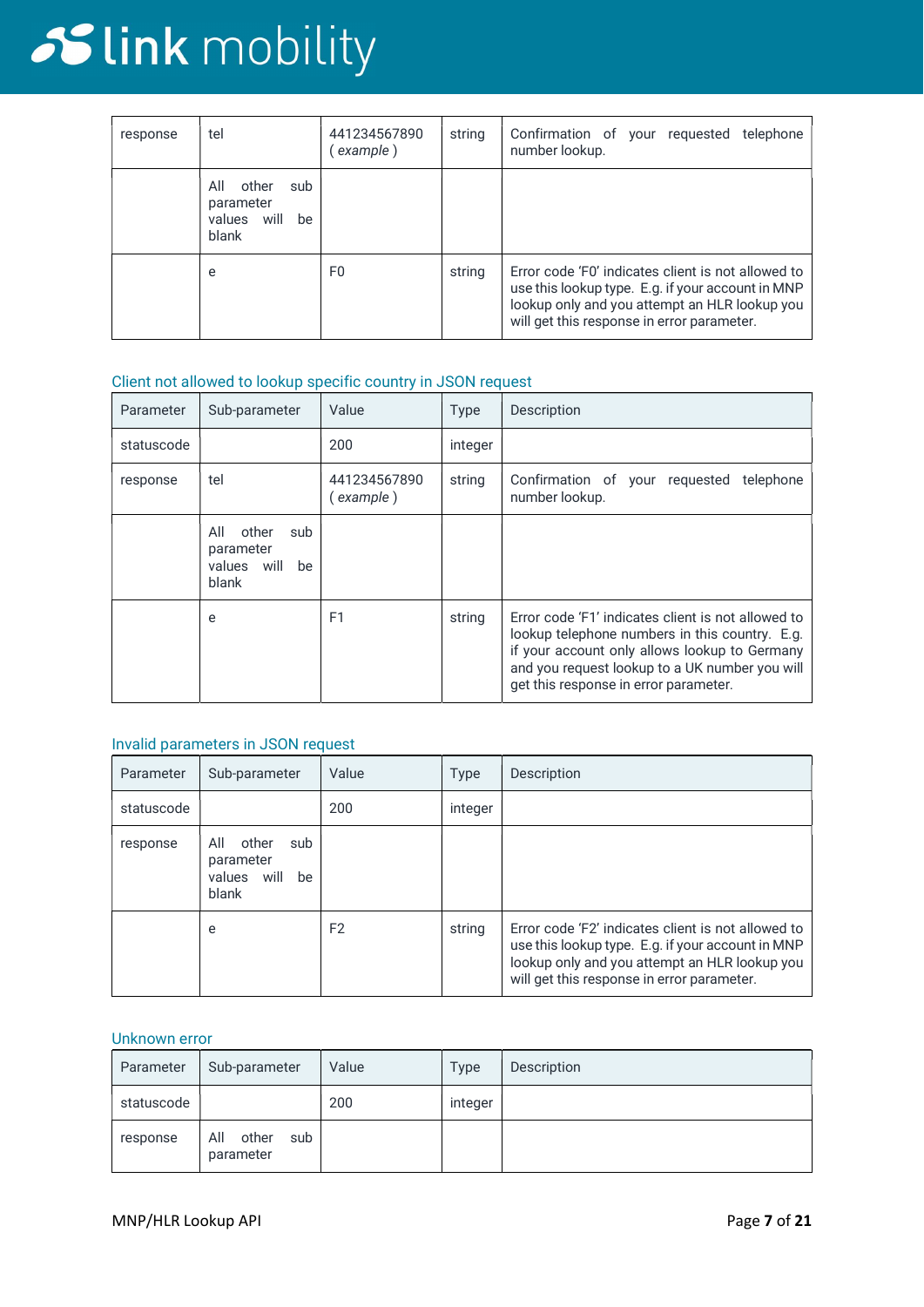| will be<br>values<br>blank |                |        |                                                                                 |
|----------------------------|----------------|--------|---------------------------------------------------------------------------------|
| e                          | F <sub>3</sub> | string | Error code 'F3' indicates an unknown error when<br>looking up telephone number. |

#### Invalid OAuth2.0 token sent in request

| Parameter  | Sub-parameter | Value        | Type    | Description                                   |
|------------|---------------|--------------|---------|-----------------------------------------------|
| statuscode |               | 401          | integer |                                               |
| response   | message       | Unauthorized | string  | Request unauthorized, authentication invalid. |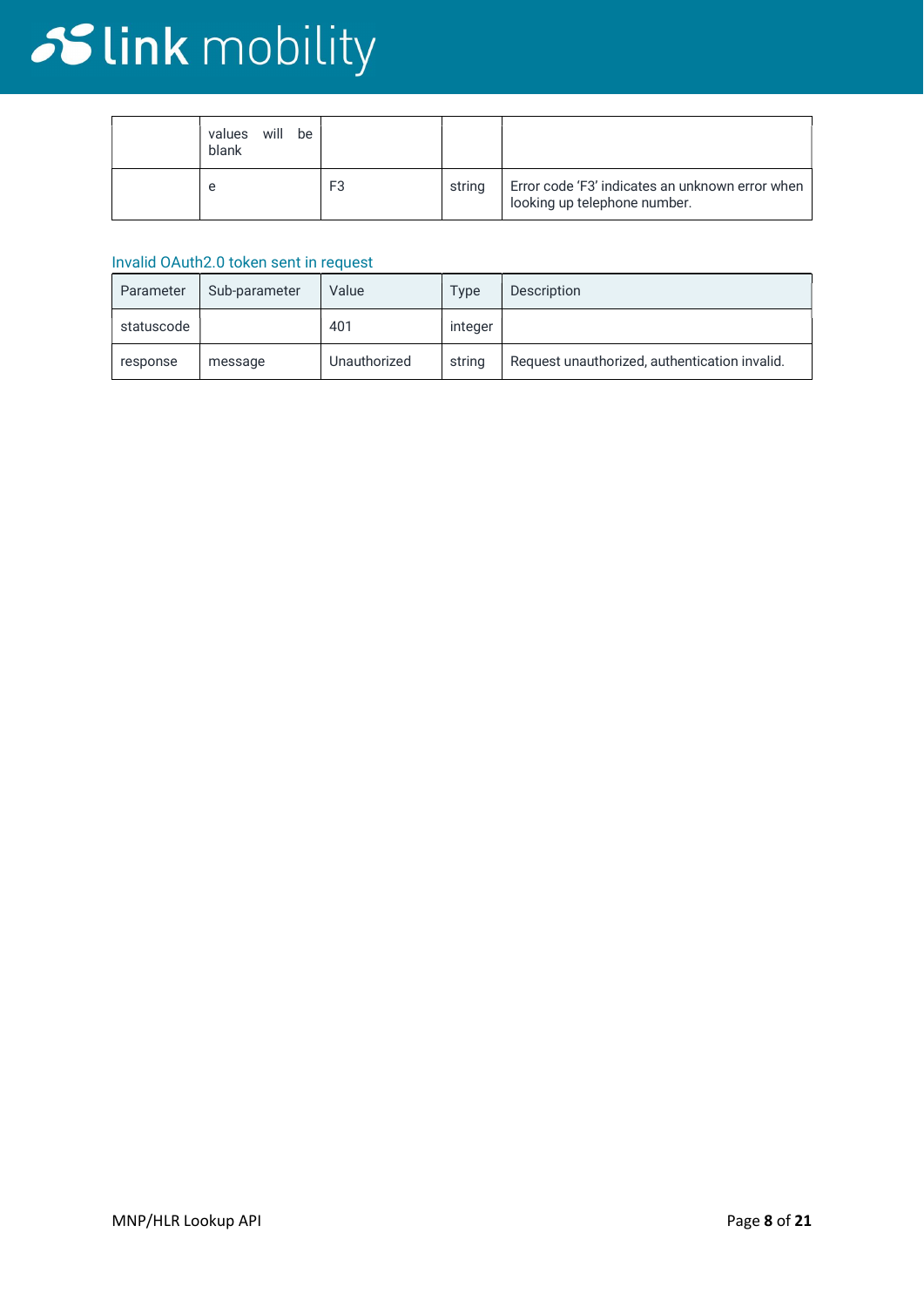### Direct connection

Parameters for direct connection to the lookup service differs slightly but follows the same methodology. It is important to note that your IP/IP range must be whitelisted before connection is allowed to the service. This will be done by LINK Support.

Once whitelisted a socket connection must be created ( either TCP or UDP. )

After a successful socket connection the request must be in the following formatted string. Note: 'lookup' is an optional parameter:

```
{"clientid":"<LINK Support to supply to client>","password":"<LINK Support to supply to 
client>","tel":"<telnum>","lookup":"<lookup type>"}
```
e.g.

```
{"clientid":"XXX", "password":"YYY", "tel":"441234567890", "lookup":"hlr"}
```

| Parameter | Value                       | <b>Type</b> | Required       | Description                                                                                                                                                                                                                                                           |
|-----------|-----------------------------|-------------|----------------|-----------------------------------------------------------------------------------------------------------------------------------------------------------------------------------------------------------------------------------------------------------------------|
| clientid  | <b>XXX</b>                  | string      | Yes            | LINK Support to supply to client                                                                                                                                                                                                                                      |
| password  | <b>YYY</b>                  | string      | Yes            | LINK Support to supply to client                                                                                                                                                                                                                                      |
| tel       | 441234567890<br>( example ) | string      | Yes            | MSISDN you wish to send the perform lookup on.<br>Must be in fully qualified international dialling<br>number, no '+' symbol.                                                                                                                                         |
| lookup    | mnp<br>(example)            | string      | N <sub>o</sub> | The type of lookup you wish to perform (mnp/hlr).<br>If no lookup type is specified then the system will<br>run a lookup dependant on your lookup profile.<br>Normally this will be MNP, then if no information<br>is found then a live HLR lookup will be performed. |

Response from the service will be in a JSON formatted string. The following is an example of the response you will receive from the service. Values will differ dependant on telephone number:

```
{"cc":"GBR","lookup":"hlr","np":"na","mnc":"30","roaming":"na","pres":"na","rmnc":"","tadig":"GBRME"
,"e":"","nt":"mobile","cn":"EE-TM-
23430","imsi":"23430","ndc":"7506","mcc":"234","rmcc":"","npdi":"","ppcin":"EE","tel":"441234567890"
,"rn":"","cic":"44548","dc":"44"}
```
Parameters of the response will match parameters stated in API Gateway response.

| Parameter | Sub-parameter | Value                    | <b>Type</b> | Description                                                  |
|-----------|---------------|--------------------------|-------------|--------------------------------------------------------------|
| response  | tel           | 441234567890<br>example) | string      | Confirmation of your requested telephone<br>number lookup.   |
|           | dc            | 44<br>(example)          | string      | International<br>dialling<br>code of<br>telephone<br>number. |
|           | mcc           | 234                      | string      | MCC of the network (if mobile network)                       |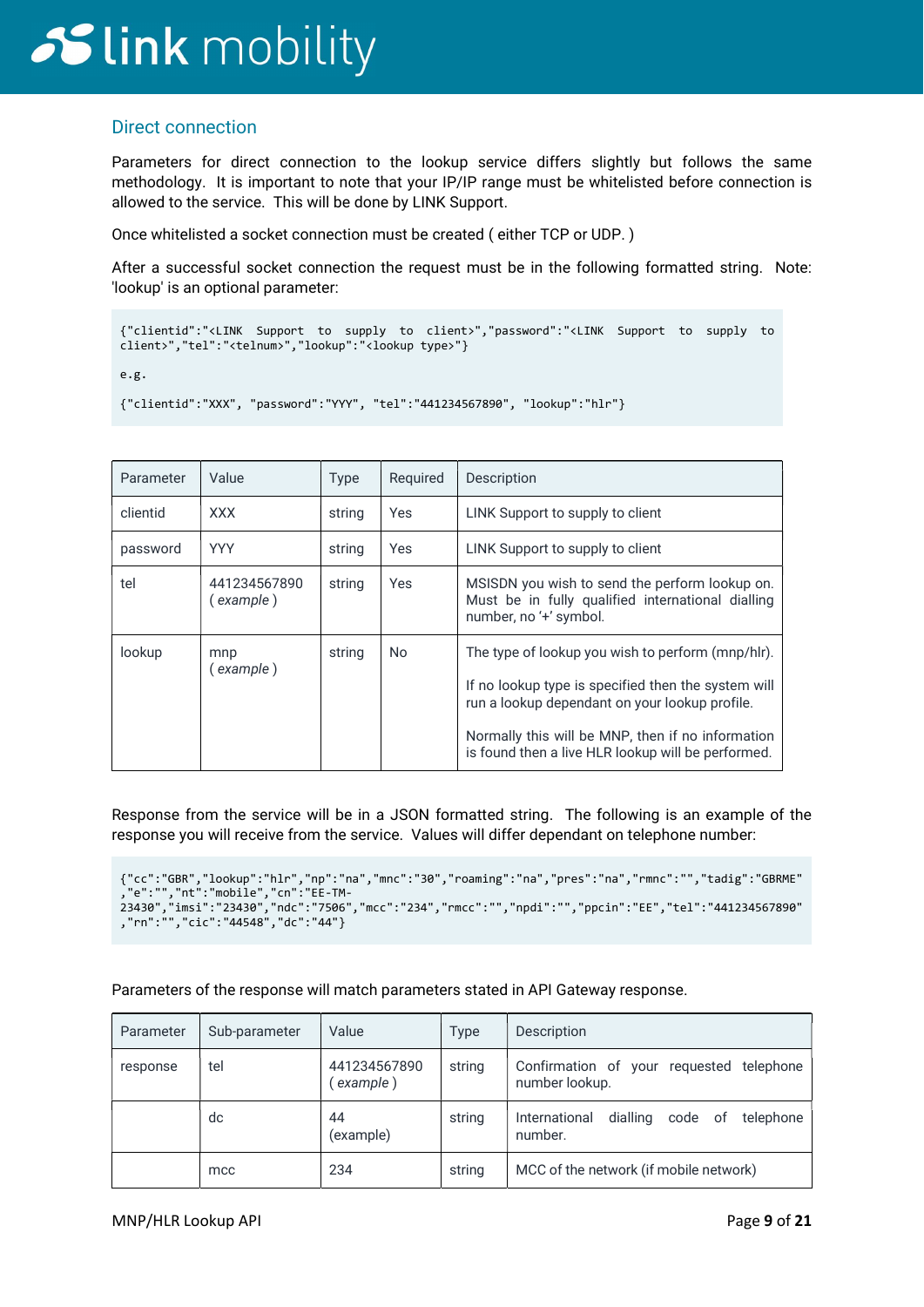|         | (example)           |        |                                                                                                               |
|---------|---------------------|--------|---------------------------------------------------------------------------------------------------------------|
| mnc     | 57<br>(example)     | string | MNC of the network (if mobile network)                                                                        |
| cc      | GB<br>(example)     | string | Country code acronym.                                                                                         |
| ndc     | 1234<br>(example)   | string | National dialling code                                                                                        |
| lookup  | mnp<br>(example)    | string | Lookup type performed by LINK to get<br>information on number (mnp/hlr.)                                      |
| nt      | mobile<br>(example) | string | Number type (mobile/fixed)                                                                                    |
| imsi    | 23457<br>(example)  | string | Part of the IMSI.                                                                                             |
| cic     |                     | string | Carrier Identification Code (if found)                                                                        |
| cn      |                     | string | Carrier short name (if found)                                                                                 |
| npdi    |                     | string | NP Database Dip Indicator (indicates to any<br>downstream systems a portability lookup has<br>been performed) |
| tadig   |                     | string | <b>TADIG code</b>                                                                                             |
| roaming |                     | string | Whether telephone number is roaming. 'yes',<br>'no' or 'na' (not available)                                   |
| rn      |                     | string | Routing Number (LRN for USA/Canada)                                                                           |
| rmcc    |                     | string | MCC of the roaming network                                                                                    |
| rmnc    |                     | string | MNC of the roaming network                                                                                    |
| np      |                     | string | Number Ported: 'yes', 'no' or 'na' (not available)                                                            |
| ppcin   |                     | string | PPCIN code                                                                                                    |
| pres    |                     | string | Present: 'yes', 'no' or 'na' (not available)                                                                  |
| e       |                     | string | Error code if any, as an example may indicate<br>invalid/absent subscriber in HLR lookup.                     |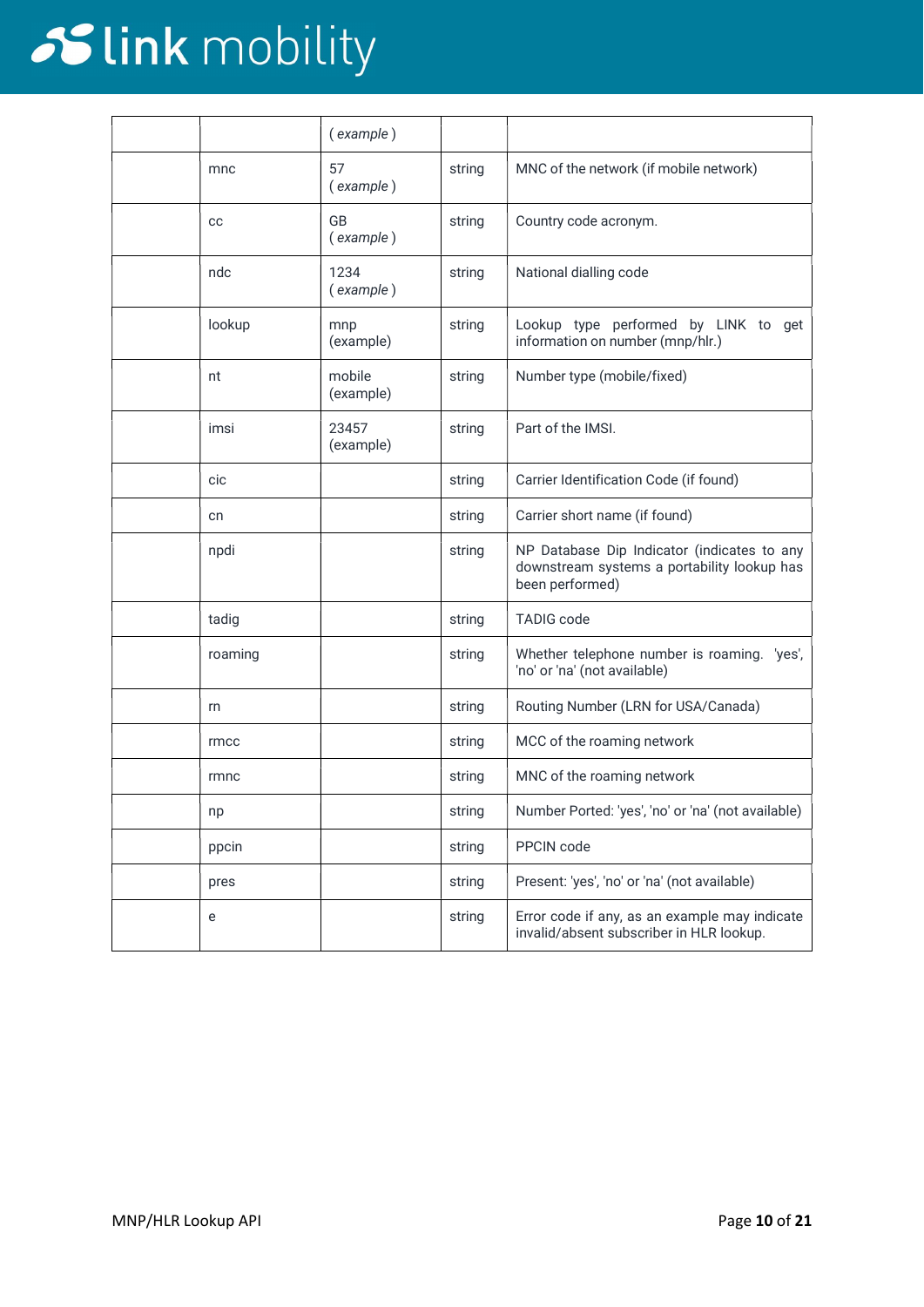### Error codes

Error code may appear in 'e' response. These error codes are noted below.

| Error code     | Description                                                                                     |  |  |  |
|----------------|-------------------------------------------------------------------------------------------------|--|--|--|
| 01             | Unknown subscriber.                                                                             |  |  |  |
| 05             | Unidentified subscriber.                                                                        |  |  |  |
| 09             | Illegal subscriber.                                                                             |  |  |  |
| 1B             | Absent subscriber.                                                                              |  |  |  |
| F <sub>0</sub> | Client is not allowed to use this lookup type (e.g. only allowed MNP lookups, but request HLR). |  |  |  |
| F <sub>1</sub> | Client is not allowed to lookup telephone numbers in this country.                              |  |  |  |
| F <sub>2</sub> | Invalid parameters passed in request.                                                           |  |  |  |
| F <sub>3</sub> | Unknown error.                                                                                  |  |  |  |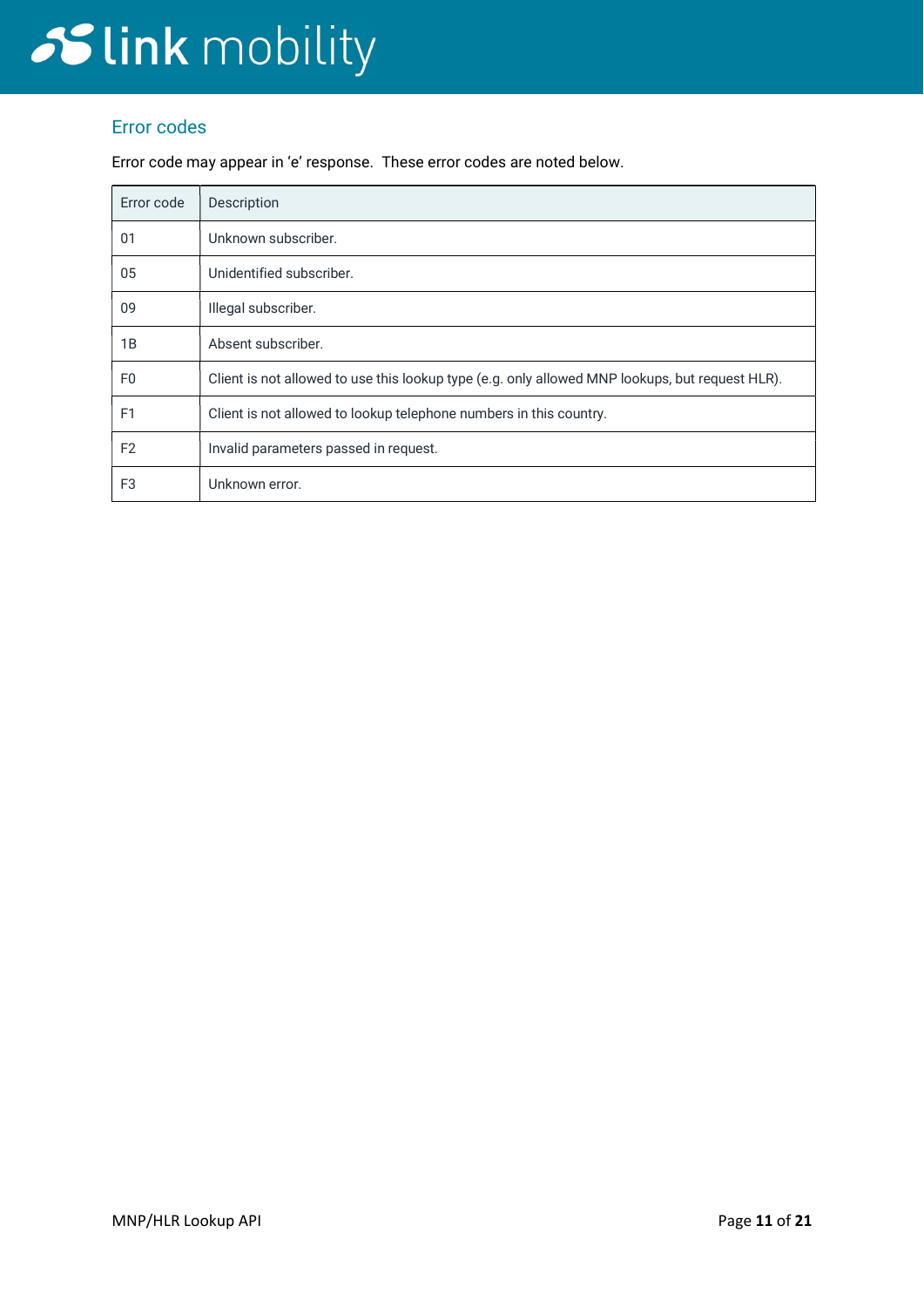### Examples

It is important to note these examples are for demonstration purposes only. When developing in a production environment all necessary error handling should be implemented to mitigate against error cases.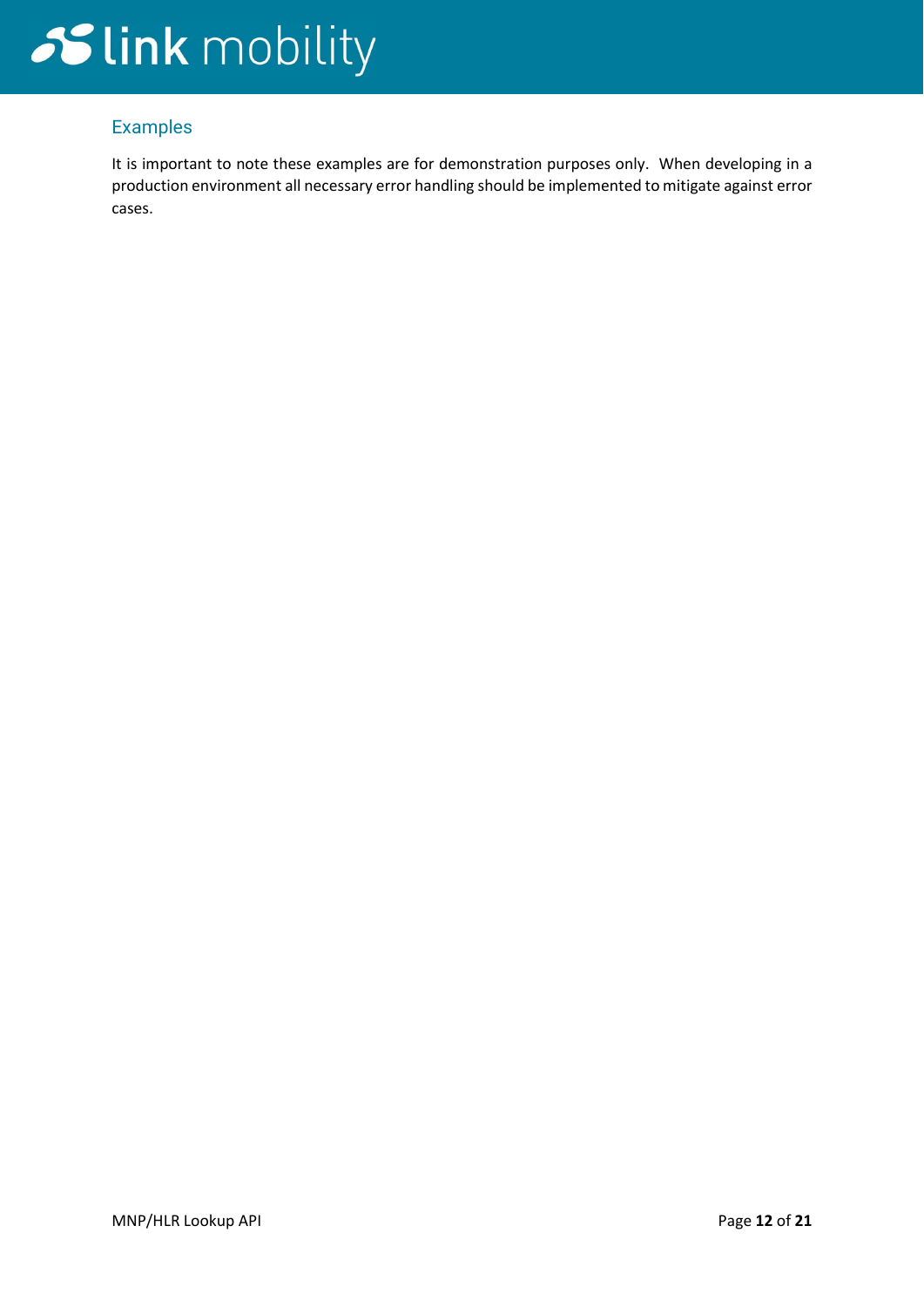### Python (using API Gateway)

Note: The following libraries must be installed via

- pip install requests
- pip install requests\_oauthlib
- pip install oauthlib

```
# -*- coding: utf-8 -*- 
# Python import libraries 
import json 
import time 
import threading 
import requests 
import datetime 
from oauthlib.oauth2 import BackendApplicationClient 
from requests_oauthlib import OAuth2Session 
# Setp client_id and secret for getting OAuth2 
client_id = 'xxxx' # client ID from LINK Support 
client_secret = 'yyyy' # client secret from LINK Support 
token_url = 'https://lookupauth.linkmobility.co.uk/oauth2/token' 
scope = 'linklookup/lookup' 
# Fetch an access token 
print("%s: Fetching token from: %s" % (str(datetime.datetime.now()), token_url)) 
client = None 
oauth = None 
token = None 
api_call_headers = None 
try: 
     client = BackendApplicationClient(client_id=client_id) 
     oauth = OAuth2Session(client=client, scope=scope) 
     token = oauth.fetch_token(token_url=token_url, 
                              client_id=client_id, client_secret=client_secret) 
    print("%s: Fetched token" % str(datetime.datetime.now()))
    api_call_headers = {'Authorization': 'Bearer ' + token['access_token']}
except Exception as err: 
     print("Oauth2.0 token exception") 
     exception_type = type(err).__name__ 
     print(exception_type) 
def enum_lookup(api_hdr, tellist): 
     try: 
         lookup_url = 'https://lookup.linkmobility.co.uk/enumlookup?' 
         print("%s: Started (%d #requests)" % (str(datetime.datetime.now()), len(tellist))) 
         for telnum in tellist: 
 tel_lookup_url = lookup_url + 'tel=' + telnum + '&lookup=mnp' 
 print("%s: Request: %s" % (str(datetime.datetime.now()), tel_lookup_url)) 
             response = requests.get(url=tel_lookup_url, headers=api_call_headers, verify=True) 
            json response = response.json()
             if "tel" in json_response: 
                print("Received tel" + json response["tel"])
                print("%s: Response: %d - %s" % (str(datetime.datetime.now()), response.status_code,
response.json()))
             else: 
                 print("%s: Error: %d - %s" % (str(datetime.datetime.now()), response.status_code, 
response.json())) 
             time.sleep(0.005) 
     except Exception as err: 
         print("Lookup exception") 
        exception_type = type(err). __name_
         print(exception_type) 
     print("%s: Finished" % str(datetime.datetime.now()))
```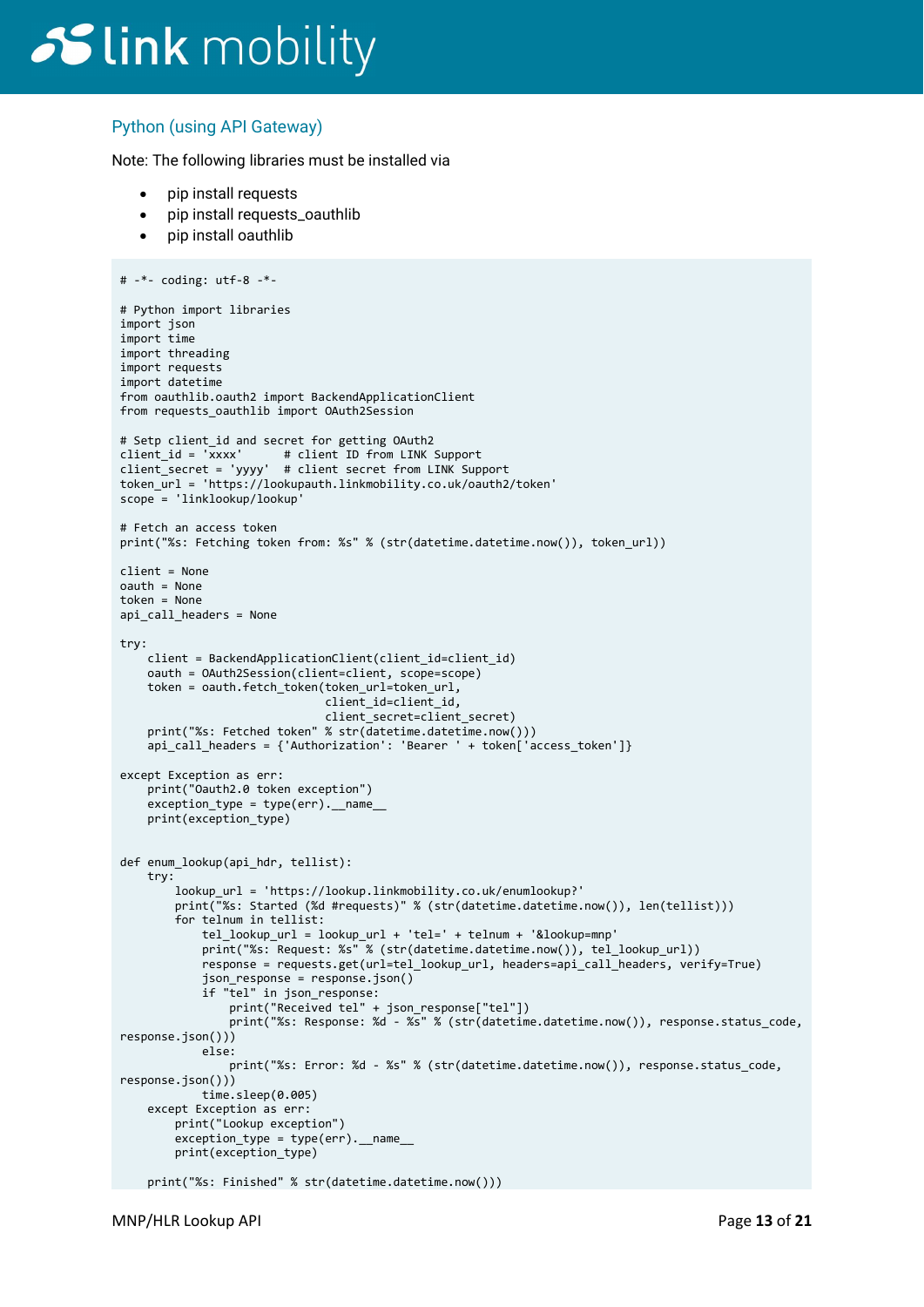#Created the Threads t1 = threading.Thread(target=enum\_lookup, args=(api\_call\_headers, ['tel number']))

#Started the threads t1.start()

#Joined the threads t1.join()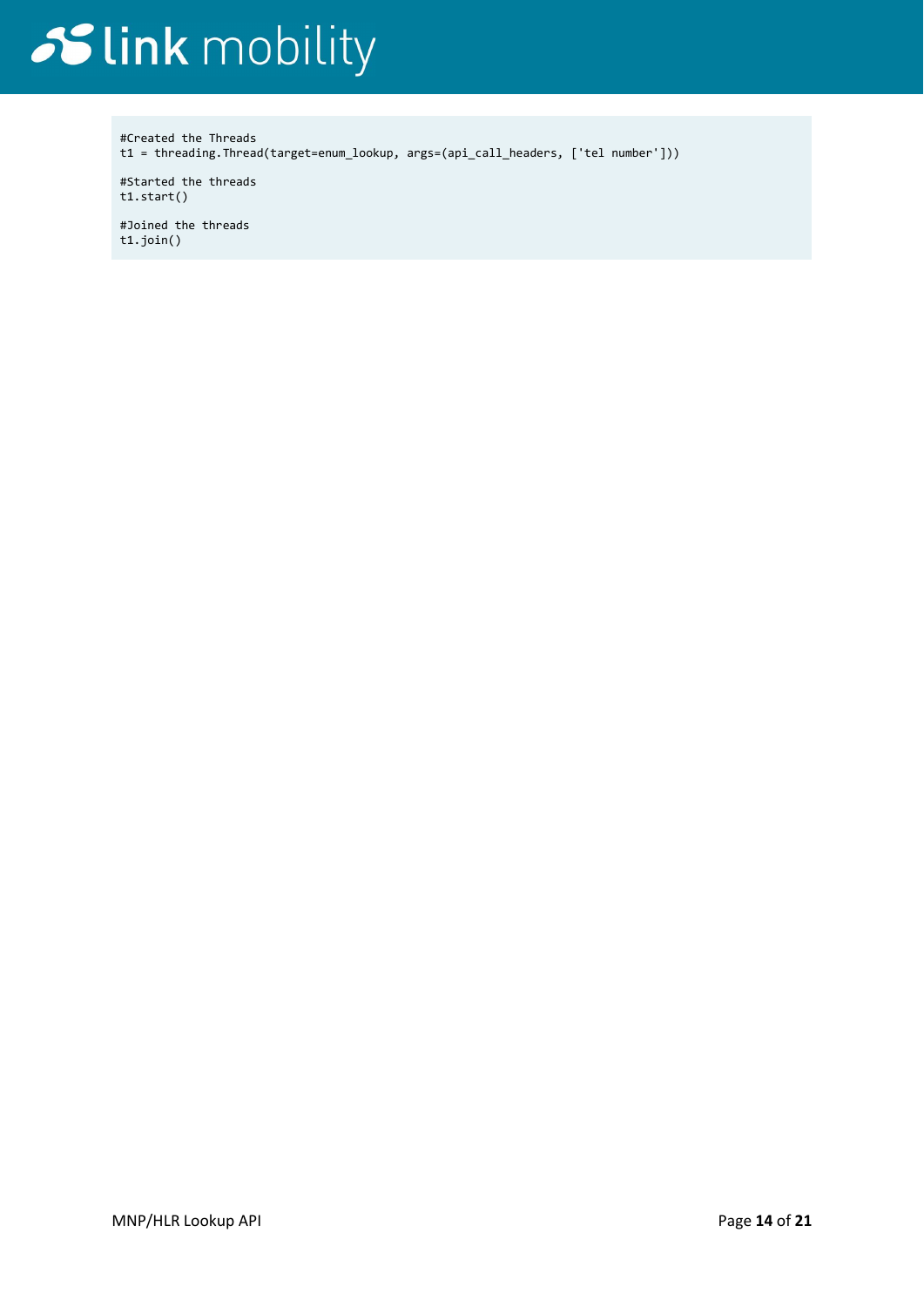### Python (TCP direct)

```
import socket
```

```
# Setup variables 
serverAddressPort = ("dnsenum.linkmobility.co.uk", 10054) 
bufferSize = 512 
received = None 
data = "{\"clientid\":\"client_ID_from_LINK_Support\",\"password\":\"password_from_LINK_Support 
\",\"tel\":\"tel_number\",\"lookup\":\"mnp\"}" 
# Initialize a TCP client socket using SOCK_STREAM 
tcp_client = socket.socket(family=socket.AF_INET, type=socket.SOCK_STREAM) 
try: 
    # Establish connection to TCP server and exchange data 
    tcp_client.connect(serverAddressPort) 
     tcp_client.sendall(data.encode()) 
    # Read data from the TCP server and close the connection 
    received = tcp_client.recv(bufferSize) 
finally: 
     tcp_client.close() 
print("Request: {}".format(data)) 
print("Response: {}".format(received.decode()))
```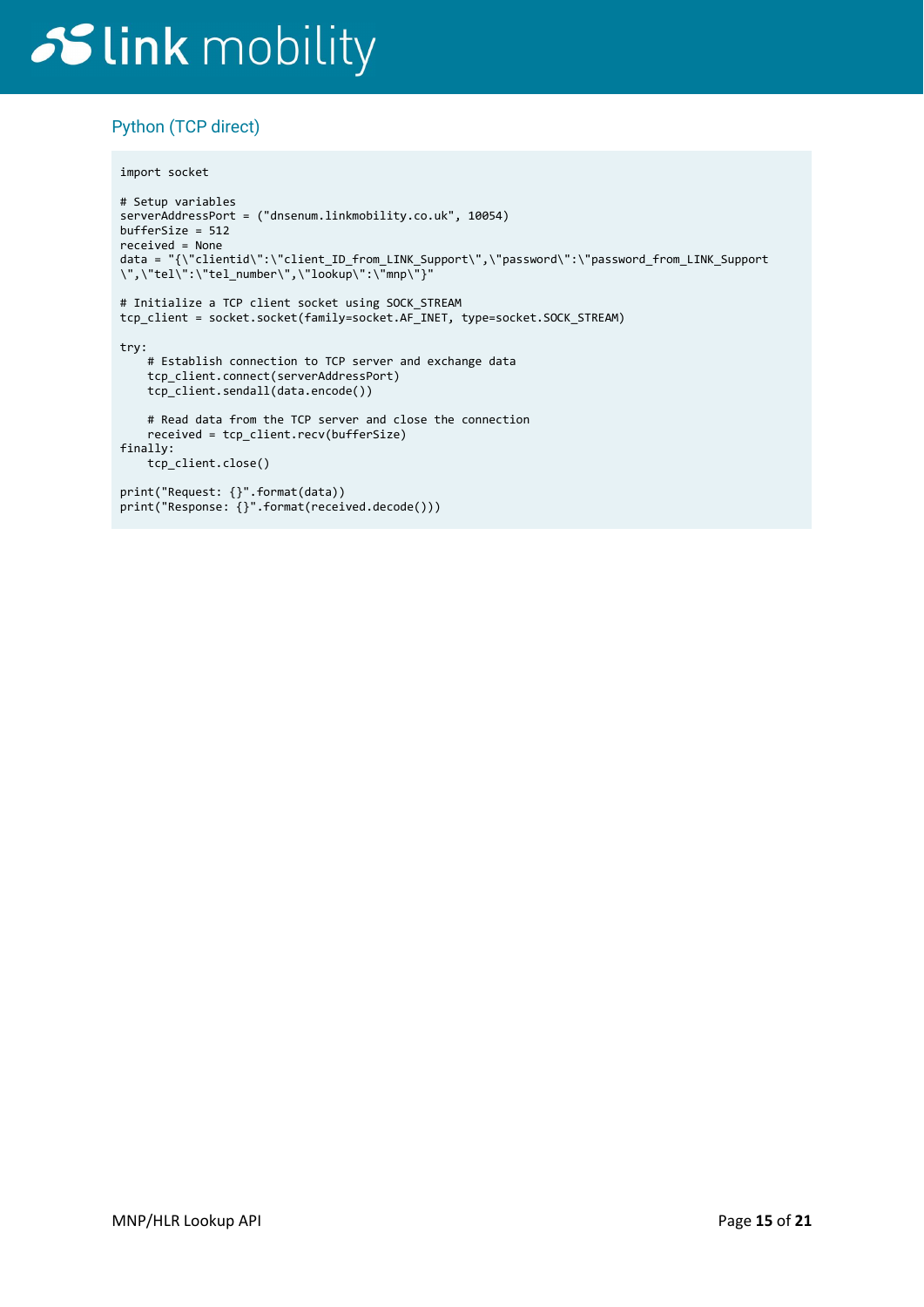### Python (UDP direct)

```
import socket
```

```
# Setup variables 
serverAddressPort = ("dnsenum.linkmobility.co.uk", 10055) 
bufferSize = 512 
received = None 
data = "{\"clientid\":\"client_ID_from_LINK_Support\",\"password\":\"password_from_LINK_Support 
\",\"tel\":\"tel_number\",\"lookup\":\"mnp\"}" 
# Initialize a TCP client socket using SOCK_STREAM 
udp_client = socket.socket(family=socket.AF_INET, type=socket.SOCK_DGRAM)
try: 
     # Send to server using UDP socket 
     udp_client.sendto(data.encode(),serverAddressPort) 
     # Read data from the UDP server and close the connection 
     received = udp_client.recvfrom(bufferSize) 
finally: 
     udp_client.close() 
print("Request: {}".format(data)) 
print("Response: {}".format(received)[0])
```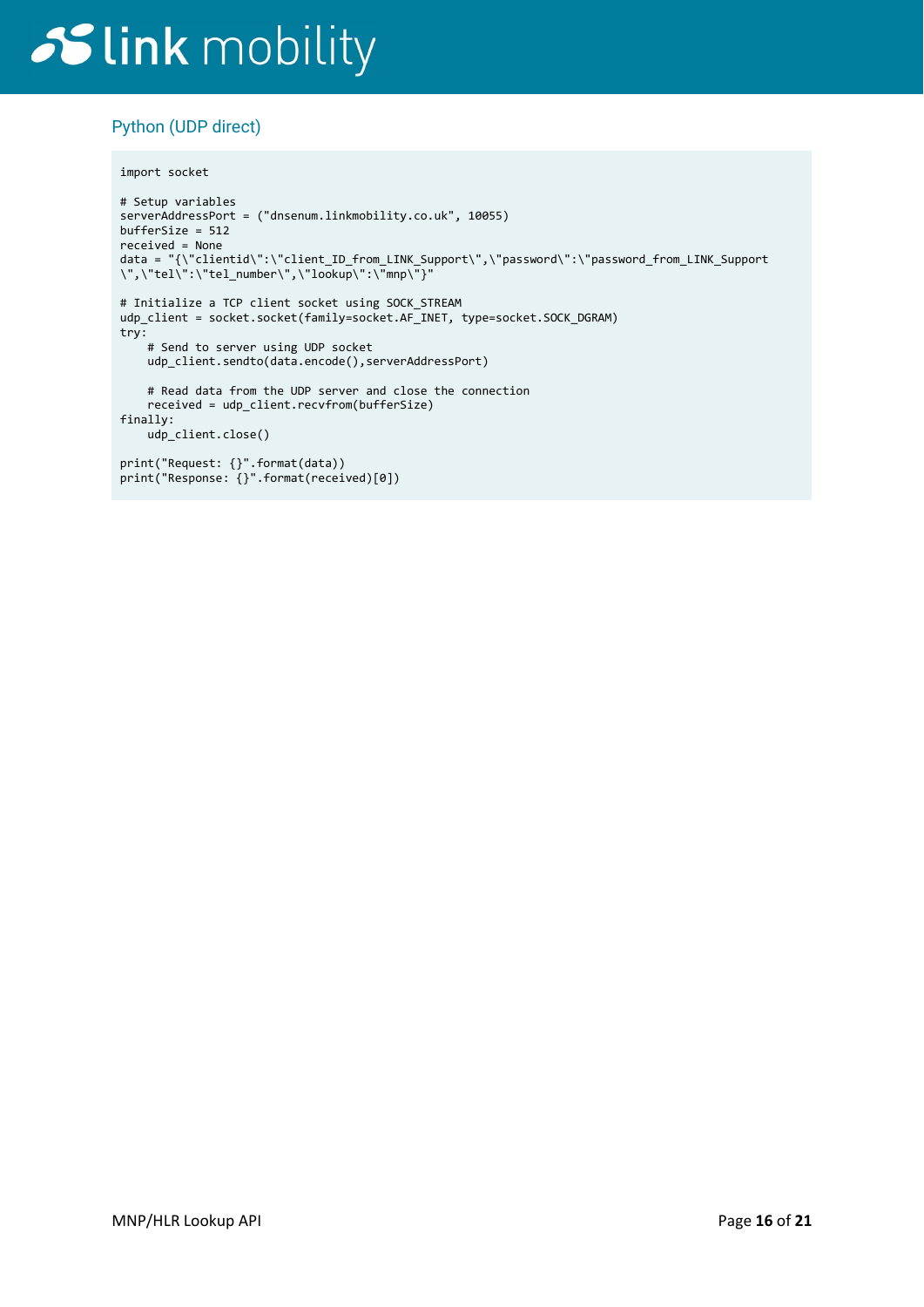#include <sys/socket.h>

### C (TCP direct)

```
#include <sys/types.h> 
#include <netinet/in.h> 
#include <netdb.h> 
#include <stdio.h> 
#include <string.h> 
#include <stdlib.h> 
#include <unistd.h> 
#include <errno.h> 
#include <arpa/inet.h> 
#define MAX_BUFFER_SIZE 512 
// socketCreate: Create a socket for server communication 
short socketCreate(void) { 
     short hSocket; 
     printf("Create the socket\n"); 
     hSocket = socket(AF_INET, SOCK_STREAM, 0); 
     return hSocket; 
} 
// socketConnect: Connect with server 
int socketConnect(int hSocket) { 
     int iRetval=-1; 
     int ServerPort = 10054; // Port 
    struct sockaddr_in remote= {0};
     remote.sin_addr.s_addr = inet_addr("dnsenum.linkmobility.co.uk"); // Host 
     remote.sin_family = AF_INET; 
    remote.sin port = htons(ServerPort);
    iRetval = connect(hSocket, (struct sockaddr *)&remote, sizeof(struct sockaddr in));
     return iRetval; 
} 
// socketSend: Send the data to the server and set the timeout of 20 seconds 
int socketSend(int hSocket,char* Rqst,short lenRqst) { 
     int shortRetval = -1; 
    struct timeval tv;<br>tv.tv sec = 20;
                       1/20 Secs Timeout
   tv.tv_usec = 0;
     if(setsockopt(hSocket, SOL_SOCKET, SO_SNDTIMEO, (char *)&tv,sizeof(tv)) < 0) { 
         printf("Time Out\n"); 
         return -1; 
     } 
    shortRetval = send(hSocket, Rqst, lenRqst, 0);
    return shortRetval; 
} 
// socketReceive: Receive the data from the server 
int socketReceive(int hSocket,char* Rsp,short RvcSize) { 
     int shortRetval = -1; 
     struct timeval tv; 
    tv.tv_sec = 20; \sqrt{20} Secs Timeout
    tv.tv_usec = 0; // Set socket options 
     if(setsockopt(hSocket, SOL_SOCKET, SO_RCVTIMEO, (char *)&tv,sizeof(tv)) < 0) { 
         printf("Time Out\n"); 
         return -1; 
     } 
    shortRetval = recv(hSocket, Rsp, RvcSize, 0); // Receive socket data
    Rsp[shortRetval] = '\0'; // Ensure null terminate response
     return shortRetval; 
} 
int main() { 
    // Declare variables
```
MNP/HLR Lookup API **Page 17 of 21**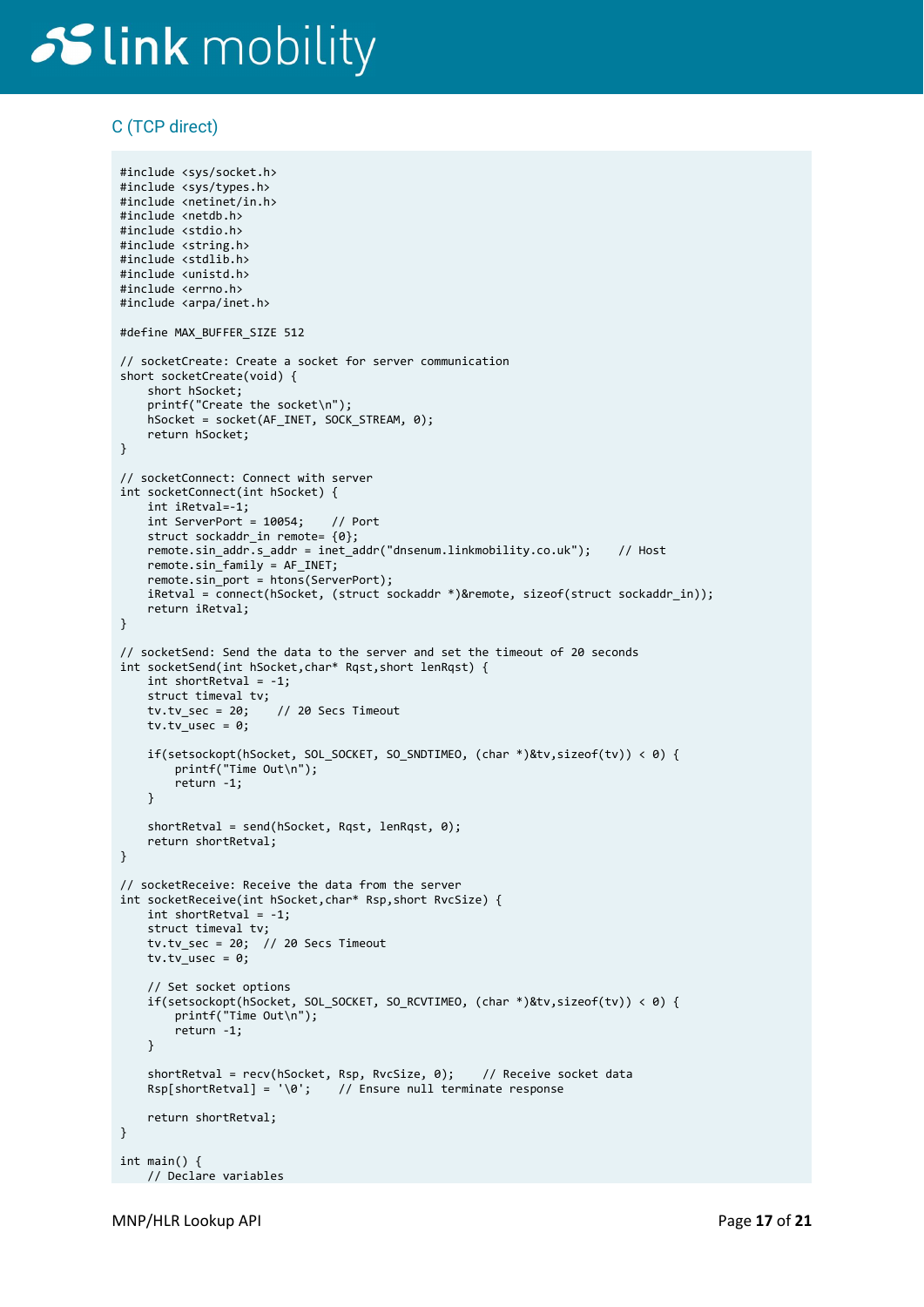```
 int hSocket, read_size;
     struct sockaddr_in server; 
    char request[MAX_BUFFER_SIZE] = {0};
    char reply[MAX_BUFFER_SIZE] = \{0\};
         // Create socket 
     hSocket = socketCreate(); 
    if(hSocket == -1) {
         printf("Unable to create socket\n"); 
         return 1; 
     } 
     // Connect to server 
     if (socketConnect(hSocket) < 0) { 
         perror("Unable to connect to socket\n"); 
         return 1; 
     } 
 // Create request 
 strcpy(request, "{\"clientid\":\"client_ID_from_LINK_Support\",\"password\":\" 
password_from_LINK_Support \",\"tel\":\"tel_number\",\"lookup\":\"mnp\"}"); 
 printf("Request: %s\n", request); 
     //Send data to the server 
     socketSend(hSocket, request, strlen(request)); 
     //Received the data from the server 
     read_size = socketReceive(hSocket, reply, MAX_BUFFER_SIZE); 
     printf("Response: %s\n", reply); 
     // Tidy up 
     close(hSocket); 
     shutdown(hSocket,0); 
     shutdown(hSocket,1); 
     shutdown(hSocket,2); 
     return 0; 
}
```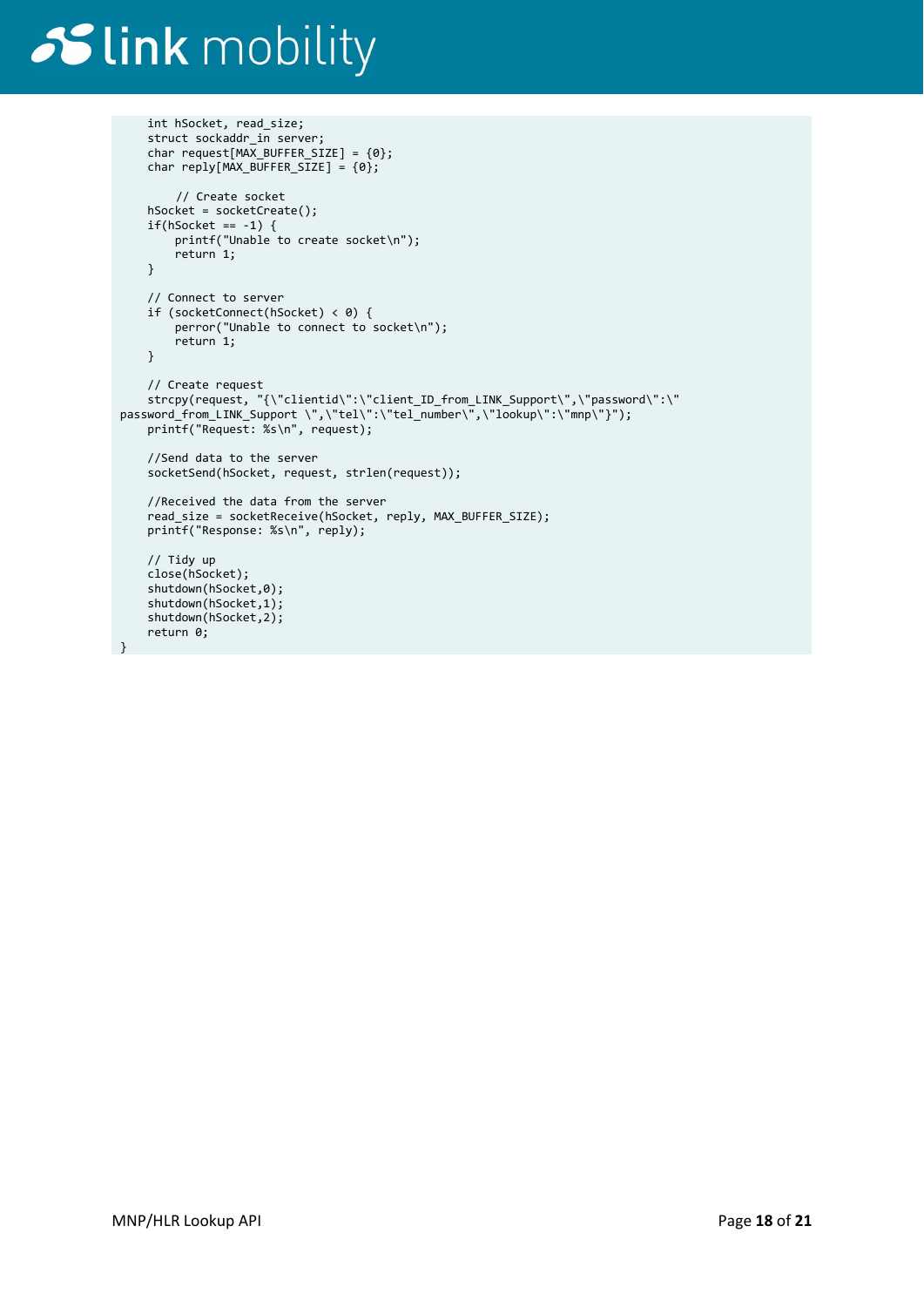### C (UDP direct)

#include <stdio.h>

```
#include <stdlib.h> 
#include <unistd.h> 
#include <string.h> 
#include <sys/types.h> 
#include <sys/socket.h> 
#include <arpa/inet.h> 
#include <netinet/in.h> 
#define MAX_BUFFER_SIZE 512 
int main() { 
     // Declare variables 
     int hSocket, read_size; 
     struct sockaddr_in servaddr; 
         char request[MAX_BUFFER_SIZE] = {0}; 
    char reply[MAX_BUFFER_SIZE] = \{0\};
     // Creating socket file descriptor 
    if ( (hSocket = socket(AF_INET, SOCK_DGRAM, 0)) < 0 ) {
         perror("socket creation failed"); 
         exit(EXIT_FAILURE); 
     } 
     memset(&servaddr, 0, sizeof(servaddr)); 
     // Filling server information 
     servaddr.sin_family = AF_INET; 
    servaddr.sin_port = htons(10055);
     servaddr.sin_addr.s_addr = inet_addr("dnsenum.linkmobility.co.uk"); 
     // Create request 
 strcpy(request, "{\"clientid\":\"client_ID_from_LINK_Support\",\"password\":\" 
password_from_LINK_Support \",\"tel\":\"tel_number\",\"lookup\":\"mnp\"}"); 
     // Send request 
     printf("Request: %s\n", request); 
     sendto(hSocket, (const char *)request, strlen(request), 0, (const struct sockaddr *) &servaddr, 
sizeof(servaddr)); 
     // Receive response 
     read_size = recv(hSocket, (char *)reply, MAX_BUFFER_SIZE, 0); 
    reply[read_size] = ' \0'; printf("Response : %s\n", reply); 
    close(hSocket); 
    return 0; 
}
```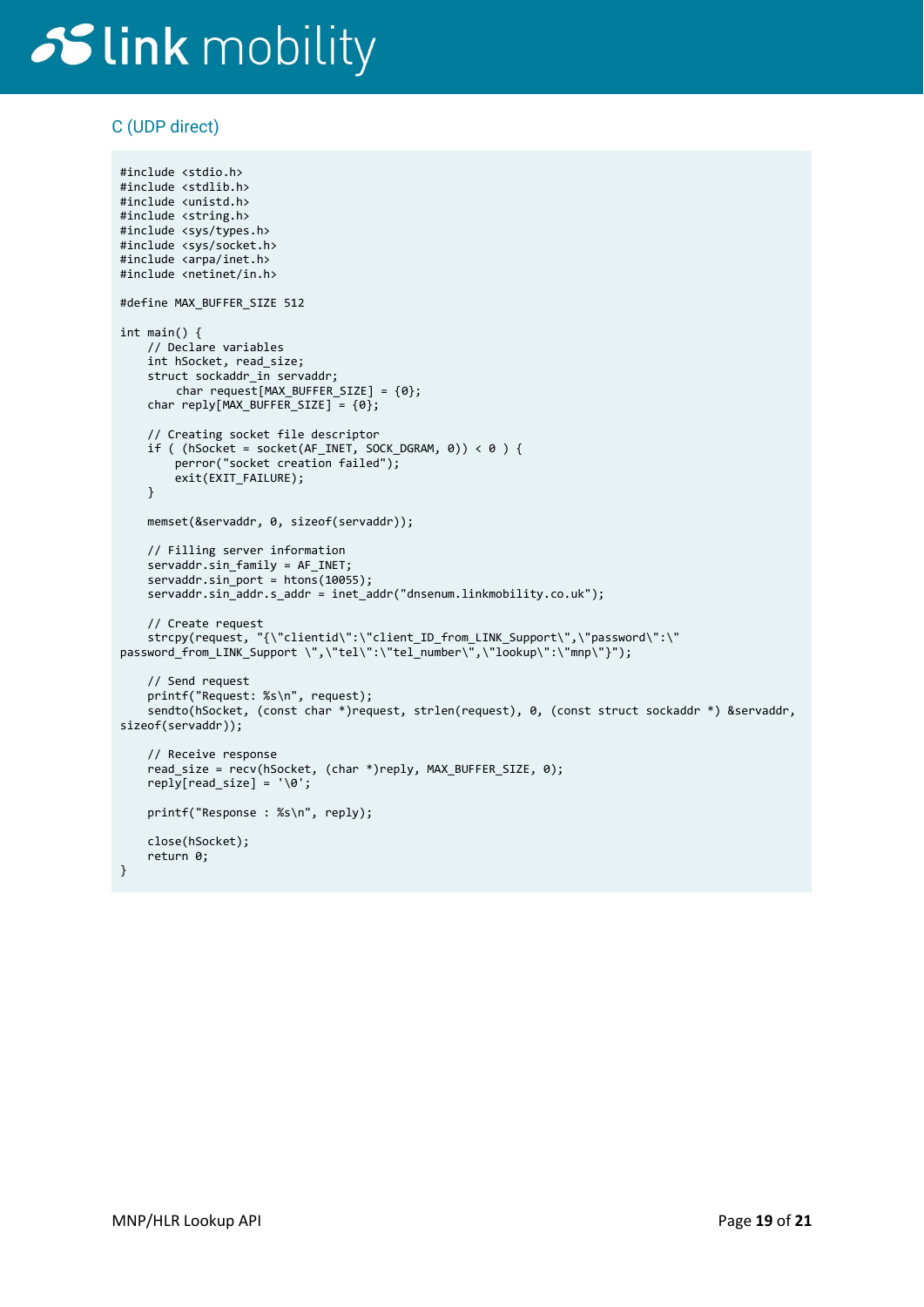### Java (TCP direct)

```
import java.io.BufferedReader; 
import java.io.InputStreamReader; 
import java.io.OutputStream; 
import java.io.PrintWriter; 
import java.net.Socket; 
import java.net.SocketException; 
import java.net.UnknownHostException; 
import java.io.IOException; 
import java.util.logging.Level; 
import java.util.logging.Logger; 
public void main() { 
 String host = 'dnsenum.linkmobility.co.uk'; 
    int port = 10054;
    String resp = ";
     String totalresp = ""; 
     try (Socket socket = new Socket(host, port)) { 
         OutputStream output = socket.getOutputStream(); 
         PrintWriter writer = new PrintWriter(output, true); 
         String request = '{"clientid":"clientid from LINK Suport","password":"password from LINK 
Support","tel":"telephone number","lookup":"lookup type (optional)"}'; 
         writer.println(request); 
         BufferedReader bufreader = new BufferedReader(new 
InputStreamReader(socket.getInputStream())); 
         while (resp != null && resp.equals("bye") == false) { 
             resp = bufreader.readLine(); 
             if (resp != null) { 
                 totalresp += resp; 
             } 
         } 
         System.out.println('Data: ' + totalresp); 
         bufreader.close(); 
         writer.close(); 
         output.close(); 
         socket.close(); 
     } catch (UnknownHostException ex) { 
         Logger.getLogger(this.getName()).log(Level.SEVERE, null, ex); 
     } catch (SocketException ex) { 
         Logger.getLogger(this.getName()).log(Level.SEVERE, null, ex); 
     } catch (IOException ex) { 
         Logger.getLogger(this.getName()).log(Level.SEVERE, null, ex); 
     } 
}
```